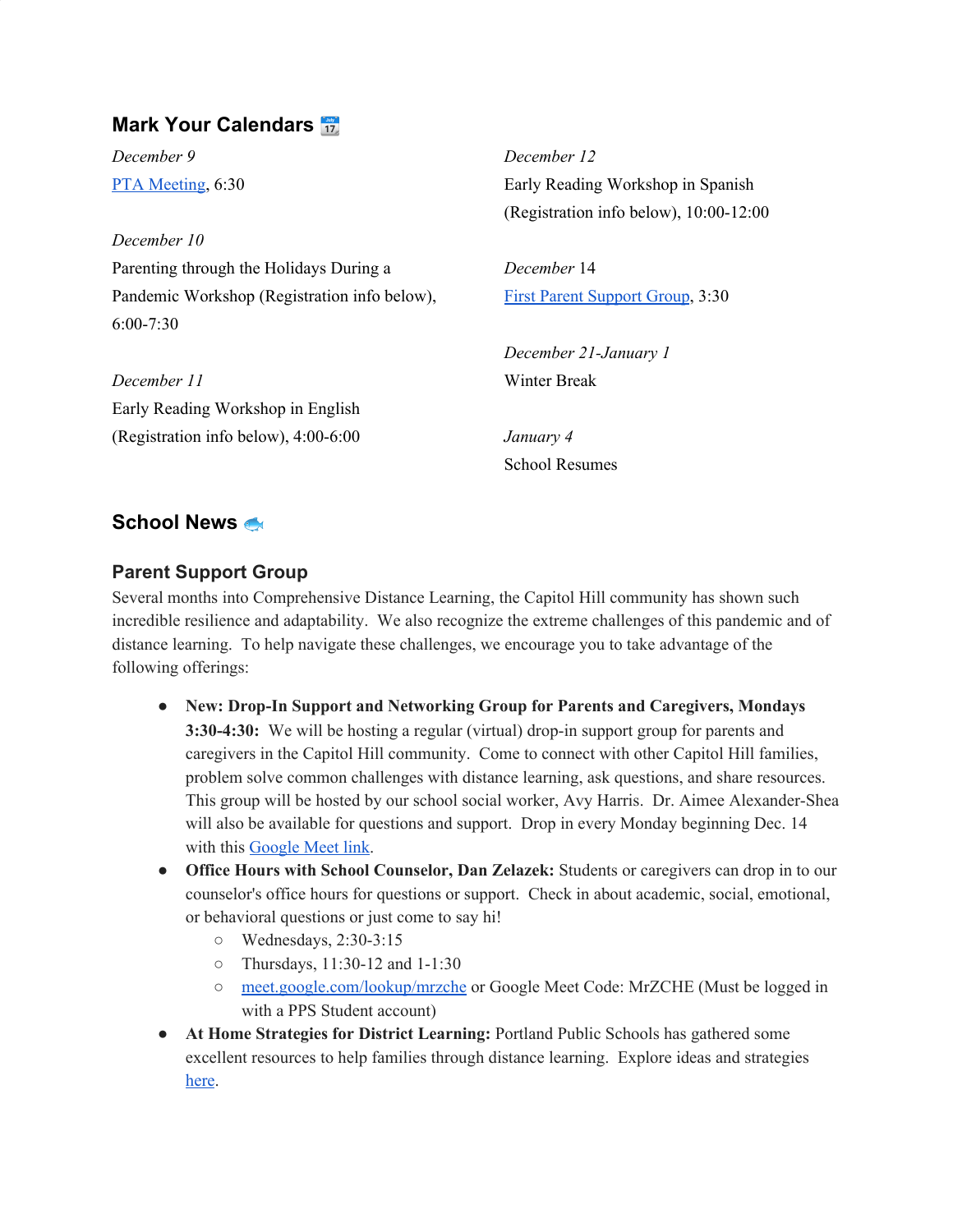#### **Art and PE Supplies Lists**

Mrs. Helmsworth and Mr. Gustin are putting together supply lists for specials. Help will be available for families who are not able to purchase supplies.

## **Our Playground is Open!**

As you may have heard, the district was able to open our playground this week. We know many of our students have really missed playing at school. If you decide to come to the playground, please wear face masks and maintain social distancing. We also encourage you to put hand sanitizer on your child's hands before and after they are on any equipment. Thanks for working with us to keep everyone safe and healthy.

## **You Are Cordially Invited**

Capitol Hill PTA is inviting you to a scheduled Zoom meeting.

Topic: Capitol Hill PTA Meeting Time: Dec 9, 2020 6:30 PM

Join Zoom Meeting <https://zoom.us/j/94651650150?pwd=UzlJaHBVQmE2YzJkVUVWeEY2NTByUT09> Meeting ID: 946 5165 0150 Passcode: 407458 Find your local number: <https://zoom.us/u/ab6QfG4iDq>

## **Winter Break Camp**

Champions is offering Winter Break Camp at Creston Elementary. We will follow all COVID protocols by OHA and CDC. This is a designated Oregon Essential Child Care site and is licensed. ERDC is accepted. We have tons of fun plans including canvas painting, arts and crafts, and science experiments, all while social distancing. We have limited pod sizes and are taking enrollments now on [discoverchampions.com](http://discoverchampions.com/) or by contacting Family Support at 1-800-246-2154 and they can help walk you through the process. We will be open December  $21^{st}$ - $23^{rd}$  and December  $28^{th}$ - $30^{th}$  for a \$150 weekly cost. If you are interested in care and have additional questions, please contact Stephanie Balke at sbalke@discoverchampions.com or call 503-915-3063.

## **Free Early Reading Workshop for Parents**

The Humanities Department is offering a virtual workshop in collaboration with Read by 4th, Drexel University School of Education, and AIM Institute designed to help parents grow their grade K-3 students into strong readers. This workshop will have ideas for making reading fun with the ultimate goal of reading by 4th grade. Parents will receive a workbook to use during and after this workshop.

Sessions will be offered in both Spanish and English with translation available during the English session. Sessions will be recorded.